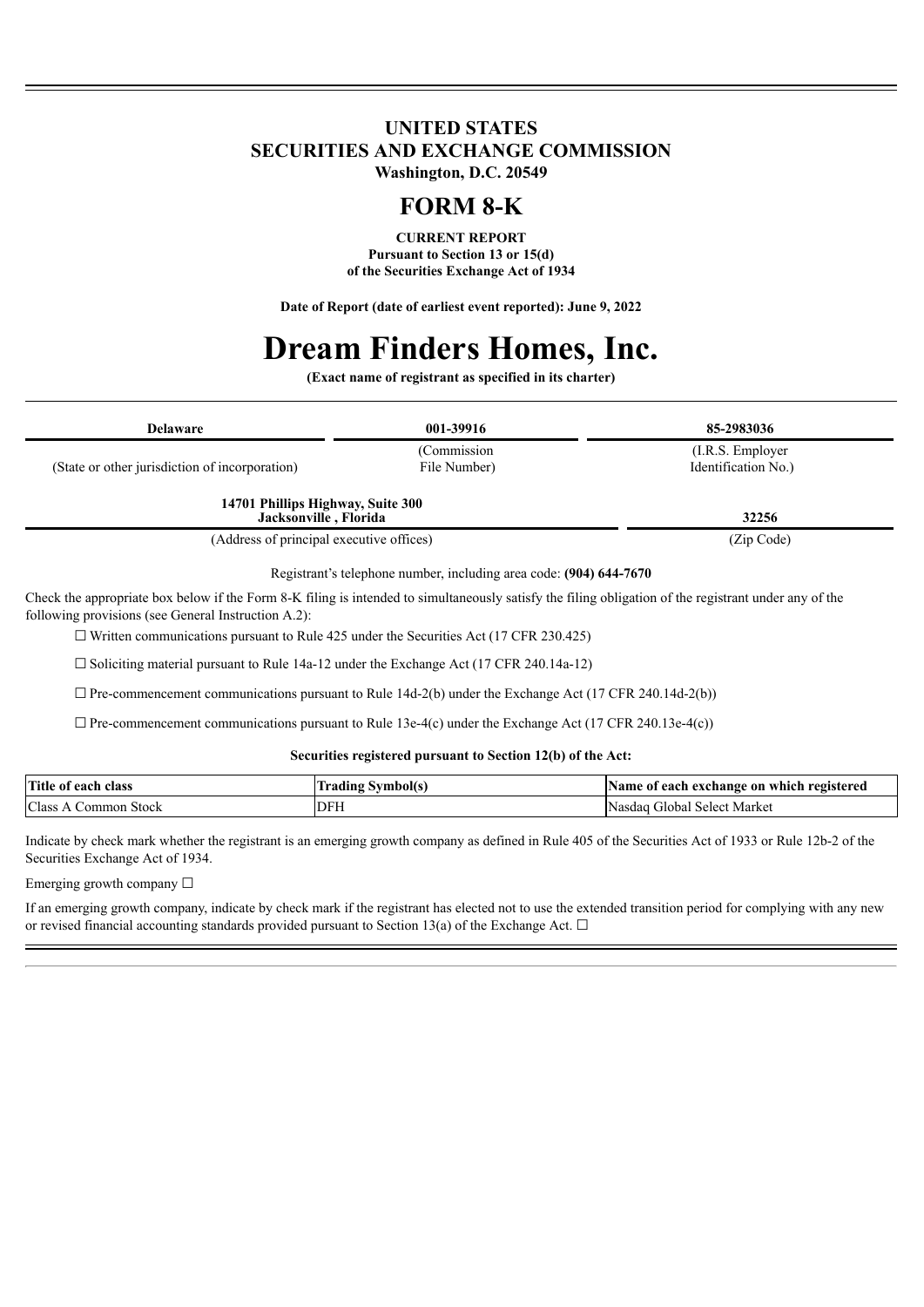#### **Item 5.07. Submission of Matters to a Vote of Security Holders.**

Dream Finders Homes, Inc. (the "Company") held its Annual Meeting of Stockholders (the "Annual Meeting") on June 9, 2022. The matters voted upon and the number of votes cast for or against, as well as the number of abstentions and broker non-votes as to such matters, were as stated below. The proposals related to each matter are described in the Company's definitive proxy statement for the Annual Meeting, which was filed with the Securities and Exchange Commission on April 28, 2022.

#### **Proposal 1 – Election of Directors**

Ì

The Company's stockholders elected the following nominees for director to serve one-year terms expiring at the Company's 2023 Annual Meeting of Stockholders and until such director's successor is duly elected or appointed and qualified, or until such director's earlier death, resignation or removal:

| Nominee               | For         | Against   | <b>Abstentions</b> | <b>Broker Non-Votes</b> |
|-----------------------|-------------|-----------|--------------------|-------------------------|
| Patrick O. Zalupski   | 194,810,754 | 563,704   | 37,724             | 8,119,976               |
| W. Radford Lovett II  | 194,771,537 | 597,561   | 43,084             | 8,119,976               |
| Megha H. Parekh       | 193,977,120 | 1,392,576 | 42,486             | 8,119,976               |
| Justin W. Udelhofen   | 194,806,569 | 562,510   | 43.103             | 8,119,976               |
| William H. Walton III | 194,806,750 | 562,580   | 42,852             | 8,119,976               |

#### **Proposal 2 – Ratification of the Appointment of Independent Registered Public Accounting Firm**

The Company's stockholders ratified the appointment of PricewaterhouseCoopers LLP as the Company's independent registered public accounting firm for the fiscal year ending December 31, 2022, by the following vote:

| For               | <b>\gainst</b> | Abstentions | <b>Broker Non-Votes</b>                       |
|-------------------|----------------|-------------|-----------------------------------------------|
| .520.775<br>203.5 | 10.001         | 1,382       | $\overline{\phantom{a}}$<br><b>CONTRACTOR</b> |

#### **Proposal 3 – Non-Binding, Advisory Vote on Executive Compensation**

The Company's stockholders approved the non-binding, advisory resolution on executive compensation for fiscal year 2021 by the following vote:

| For           | Against | Abstentions | <b>Broker Non-Votes</b> |
|---------------|---------|-------------|-------------------------|
| 195, 336, 242 | 65,330  | 10.610      | 19.976                  |
|               |         |             |                         |